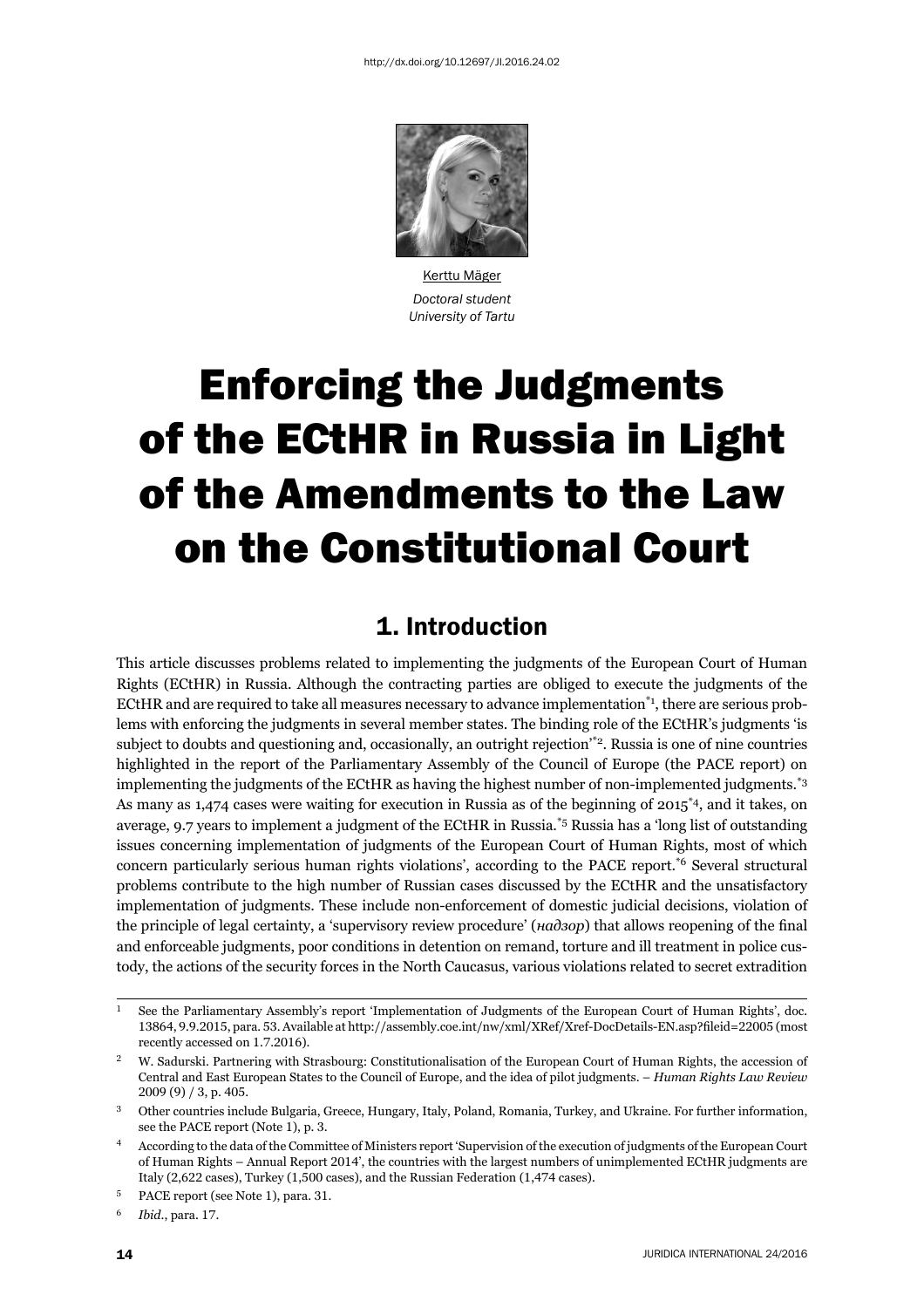to former Soviet republics in central Asia, and prohibition of LGBT assemblies.\*7 As is argued by Klaas de Vries, a rapporteur with the PACE Committee on Legal Affairs and Human Rights, persisting problems with implementation of various judgments demonstrate 'a clear lack of political will to execute the Court's judgments and to follow the Committee of Ministers' recommendations'.\*8 The relationship between Russia and the Council of Europe (hereinafter 'CoE') has always been 'marked by a profound contradiction'\*9. It can be agreed that, on account of the multi-layered legal order that exists in Europe today, tensions between individual layers of the European legal order are unavoidable<sup>\*10</sup>. Most probably, the tensions between the ECtHR and Russia reached their peak when, in December 2015, Russia adopted a law\*11 ('The Amended Law on the Constitutional Court') refusing to acknowledge the binding force of the ECtHR's judgments and empowering the Constitutional Court of the Russian Federation to declare said judgments unenforceable when implementation would be in conflict with the Constitution of Russia. The aim of the current paper is to analyse the enforceability of the judgments of the ECtHR in Russia, considering certain amendments to the Law on the Constitutional Court and relevant case law of the Constitutional Court, and to assess the regulatory changes and court practice from the perspective of obligations Russia has undertaken as a member of the CoE.

## 2. Enforceable judgments as the ECtHR's main strength

The ECtHR has been praised as the strongest and the most efficient oversight system in international human rights law\*12, 'a crown jewel of the world's most advanced international system for protecting civil and political liberties'\*13. The associated supranational enforcement mechanism, which enables citizens, often disadvantaged in their home countries, to enforce their rights at the international level, is regarded as the main strength of the European Convention on Human Rights (ECHR<sup>\*14</sup>).<sup>\*15</sup> From the perspective of citizens, the ECtHR is often 'a last chance of securing redress for abuses they have suffered at the hands of their government'\*16. The mechanism for individual petitioning is supposed to help 'bridge the gap between the lofty goals of international human rights law and the imperfect execution of human rights norms at the national and local levels'\*17. Successful and expeditious implementation of the judgments of the ECtHR on the national level is vital for the ECtHR, as both the credibility and the legitimacy of the system depend on it.<sup>\*18</sup> However, co-operation within the CoE in accordance with its goals and standards and also implementation of the rights under the Convention and the decisions of the ECtHR remain the duty and opportunity of governments. For its effectiveness, the CoE system ultimately relies on 'the good will of nation-states whose commitment to the ECHR system is based on traditional, international-law type of obligations'.\*19

*Ibid.*, para. 13.3.

<sup>8</sup> *Ibid.*, para. 17.

J.-P. Massias. Russia and the Council of Europe: Ten years wasted? – *Russie. Nei. Visions* 2008/15 (translated from French by Nicola Bigwood), p. 4.

<sup>&</sup>lt;sup>10</sup> European Commission for Democracy through Law (the Venice Commission). Opinion No. 832/2015: Interim opinion on the amendments to the Federal Constitutional Law 'On the Constitutional Court' of the Russian Federation. CDL-AD(2016)005. 15.3.2016, Strasbourg, para. 59 (hereinafter 'the Venice Commission').

<sup>&</sup>lt;sup>11</sup> Federal constitutional law from 14 December 2015, No. 7-FKZ, 'On amending the federal constitutional law "On [the] Constitutional Court of the Russian Federation"'.

ɲɳ S. Sweet. A cosmopolitan legal order: Constitutional pluralism and rights adjudication in Europe. – *Global Constitutionalism* 2012/1, p. 53. – DOI: http://dx.doi.org/10.1017/S2045381711000062.

 $^{13}$   $\,$  L.R. Helfer. Redesigning the European Court of Human Rights: Embeddedness as a deep structural principle of the European human rights regime. – *European Journal of International Law* 2008 (19) / 1, p. 125.

<sup>&</sup>lt;sup>14</sup> In this article also referred to as 'the Convention'.

<sup>&</sup>lt;sup>15</sup> R.A. Cichowski. Civil society and the European Court of Human Rights. – J. Christoffersen, M.R. Madsen (eds). *The European Court of Human Rights between Law and Politics*. Oxford: Oxford University Press 2011, p. 79. See also C. Hillebrecht. Implementing international human rights law at home: Domestic politics and the European Court of Human Rights. – *Human Rights Review* 2012/13, pp. 279-301. - DOI: http://dx.doi.org/10.1093/acprof:oso/9780199694495.003.0005.

<sup>&</sup>lt;sup>16</sup> C. Schreck. Russian Law on rejecting human rights courts violates Constitution, experts say. Radio Free Europe, 16.12.2015. Available at http://www.rferl.org/content/russian-law-on-rejecting-human-rights-courts-violates-constitution-experts-say/27432125.html (most recently accessed on 1.7.2016).

 $17$  C. Hillebrecht. (see Note 15), p. 279.

<sup>&</sup>lt;sup>18</sup> D. Anagnostou, A. Mungiu-Pippidi. Domestic implementation of human rights judgments in Europe: Legal infrastructure and government effectiveness matter. – *European Journal of International Law* 2014 (25) / 1, p. 206.

 $19$  W. Sadurski (see Note 2), p. 399.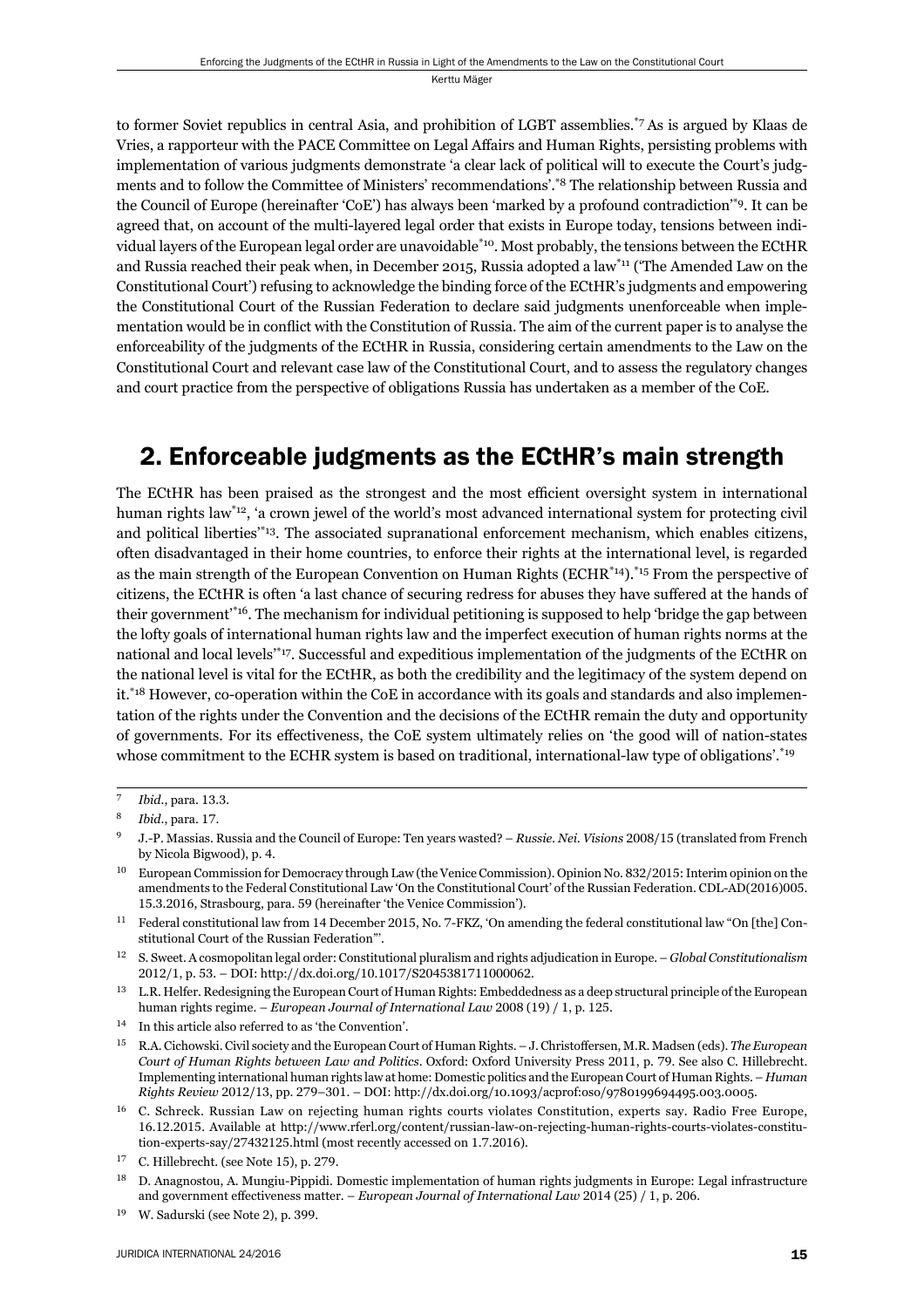Under Article 46 (1) of the ECHR, the contracting parties undertake to abide by the final judgment of the ECtHR in any case to which they are parties. State bodies have an obligation to 'comply with the legal situation under the ECHR but also to remove all obstacles in their domestic legal system that might prevent an adequate redress of the applicant's situation'\*20. States can choose among the means of execution they consider to be appropriate; however, 'the State does not have the choice to execute or not to execute, [and] that choice is limited only to the means of execution'. $21$  Compliance with the final judgment covers redress in the individual case at hand, but, in addition, the state may be required to revise its legislation or to reform its administrative or judicial practice in order to render its legal system in conformity with the ECHR.<sup>\*22</sup> Notwithstanding the flexibility granted to the states in choosing appropriate means of execution, problems with implementation remain in several member states, including Russia.

# 3. The position of the ECHR and the judgments of the ECtHR in the Russian legal system

#### 3.1. Changing interpretation by the Constitutional Court

Pursuant to Article 15 (4) of the Russian Constitution, the universally recognised norms of international law and the international treaties and agreements of the Russian Federation shall be a component part of the country's legal system. If an international treaty or agreement of the Russian Federation fixes other rules than those envisaged by law, those rules of the international agreement shall be applied. Since Russia ratified the ECHR in 1998, it has been an integral part of the Russian legal system. However, as the interpretation of Article 15 (4) has differed considerably from one time period to another, also the position of the ECHR in Russia's legal system has been a highly disputed question among Russian legal scholars and in the practice of the Constitutional Court.

In the first years following the ratification of the ECHR, the approach to the Convention was generally favourable. In 2001, the Constitution Court established that the decisions of Russia's institutions must be in accordance with the ECtHR.<sup>\*23</sup> However, according to an interpretation by the Constitutional Court in 2007, the words 'are part of its legal system' in Article 15 (4) of the Constitution mean simply that 'international agreements, including the Convention and decisions of the ECtHR, should only be *taken into account* in passing decisions' (italics in the original).\*24 This indicates a negative turn with regard to the role of the Convention and the ECtHR in the Russian legal system. Russian human rights lawyer Kirill Koroteev explains: 'In Russian law, the words *take into account* have a clear meaning: that which should be taken into account is *not obligatory*' (italics in the original).\*25

Over the past few years, the ECtHR has issued several judgments against Russia in politically sensitive cases, which have received strong disapproval in Russia\*26 and have resulted in an increasing reluctance to execute of judgments of the ECtHR. The president of the Constitutional Court, Valery Zorkin, has criticised the ECtHR for exhibiting more and more pronounced judicial activism and orientation toward revealing structural defects of national legal systems.\*27 According to Zorkin, the ECtHR does not give sufficient recognition to the socio-historical context of the various individual countries. He argues:

<sup>&</sup>lt;sup>20</sup> Judgment of the European Court of Human Rights in *Maestri v. Italy*, Application 39748/98 from 17 February 2004, para. ɵɸ.

 $21$  Venice Commission (see Note 10), para.  $57$ .

<sup>&</sup>lt;sup>22</sup> *Ibid.*, para. 55.

<sup>&</sup>lt;sup>23</sup> K. Koroteev. The European factor in Russian justice. Open Democracy News Analysis, 26 June 2008. Available at https:// www.opendemocracy.net/node/45245/pdf (most recently accessed on 1.7.2016).

ɳɵ *Ibid*.

ɳɶ *Ibid*.

<sup>&</sup>lt;sup>26</sup> For example, the Grand Chamber's judgment of October 2010 in *Markin v. Russia* triggered a strong backlash within Russia. See, e.g., L. Mälksoo. Markin v Russia. – *The American Journal of International Law* 2012 (106) / 4, pp. 836-842. Controversial cases also include the ECtHR's *Anchugov and Gladkov v. Russia*, of 4 July 2013 (applications 11157/04 and 15162/05), involving prisoners' right to vote, and *OAO Neftyanaya Kompaniya Yukos v. Russia*, of 24 June 2014 (application No. 14902/04).

 $27$  V.D. Zorkin. Challenges of implementation of the Convention on Human Rights. Presentation at the international conference on 'enhancing national mechanisms for effective implementation of the European Convention on Human Rights', held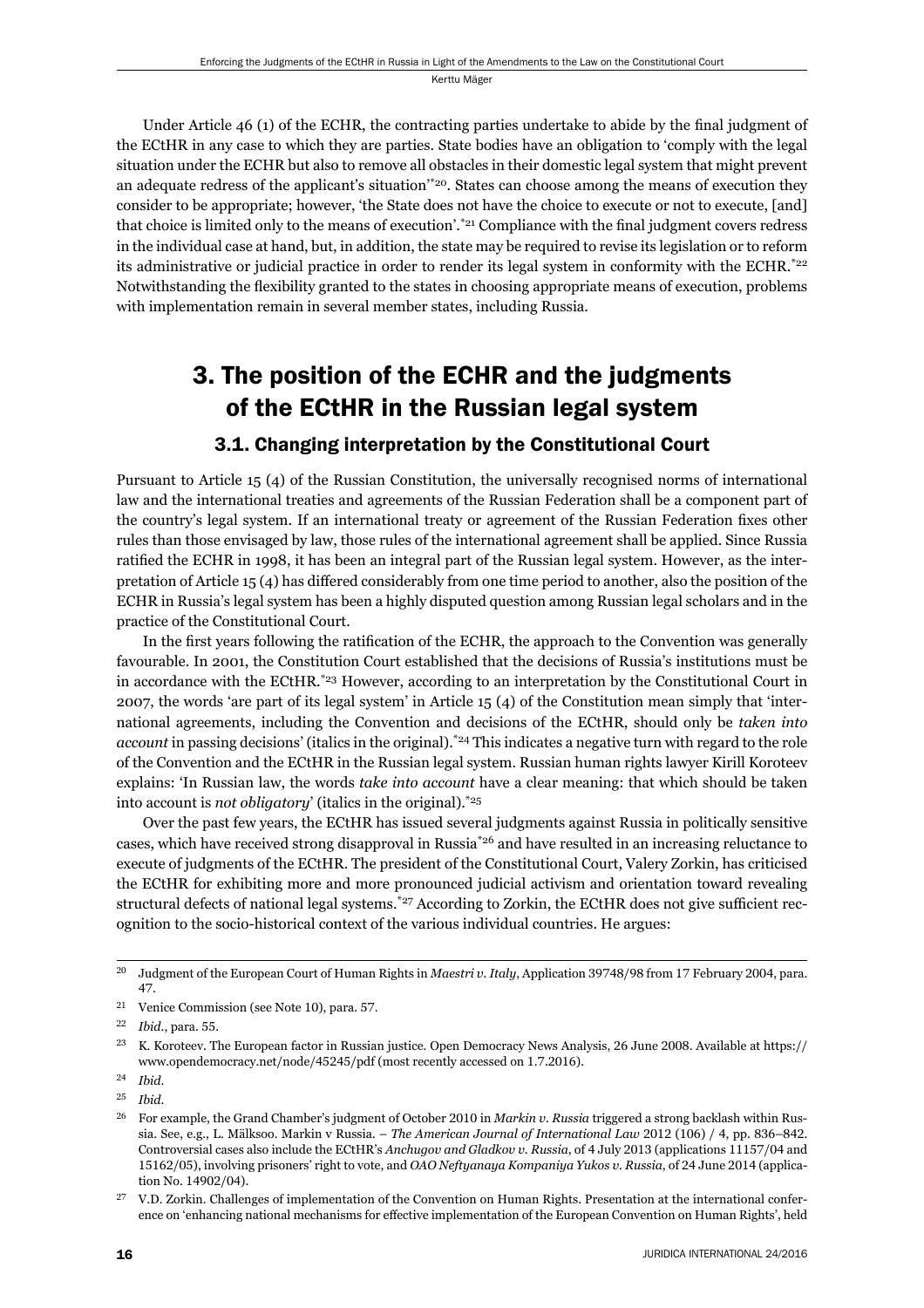The significance of more full consideration of a particular socio-historical (socio-cultural) context of the Convention's realization by the European Court can be demonstrated by the widely known case 'Konstantin Markin v Russia'\*28, which became an impulse for Russia for elaboration of the role of the Constitutional Court of the Russian Federation in the mechanism of implementation of the Convention.\*29

On 6 December 2013, considering the implementation of the judgment in the controversial case *Konstantin Markin v. Russia*, the Constitutional Court held that when a judgment of the ECtHR contradicts a prior ruling of the Constitutional Court on the case in question, the Russian Constitutional Court should have the final say in the execution of the relevant judgment by the ECtHR. The Constitutional Court explained that when a court of general jurisdiction has reopened proceedings in order to implement the judgment of the ECtHR and it cannot enforce that judgment of the ECtHR without at the same time disregarding provisions of domestic law, the court must suspend the proceedings and request the Constitutional Court to assess the constitutionality of such provisions. The Constitutional Court did not directly assess the place of the ECHR and judgments of the ECtHR in the Russian legal order; however, it held that when finding the challenged legal provisions to be in accordance with the Constitution, the Constitutional Court would determine possible constitutional means of implementation of the relevant judgment of the ECtHR within the limits of its competence.\*30

In June 2015, when Russia had missed the deadline for submitting an action plan for just satisfaction awarded to shareholders of Yukos\*31, the issue of the relationship between international law and national law was raised in the State Duma. Ninety-three Russian deputies asked the Constitutional Court for a clarification as to the constitutionality of several pieces of legislation, including the federal law titled 'On Ratification of the ECHR' and the federal law 'On International Treaties'. The deputies claimed that the contested regulations included provisions unconstitutionally obliging Russian authorities to implement the judgments of the ECtHR even when they are in conflict with the Russian Constitution.<sup> $*32$ </sup> According to Valery Zorkin, one of the reasons for this request was the judgment of the ECtHR in the case *Anchugov and*  Gladkov v. Russia.<sup>\*33</sup> In its judgment of 14 July 2015, the Constitutional Court<sup>\*34</sup> held that the contested provisions were not actually unconstitutional. The Constitutional Court also explained that, in accordance with Article 46 of the ECHR, Russia 'recognized *ipso facto* and without special agreement the jurisdiction of the European Court of Human Rights as obligatory'\*35and that the ECHR was an integral part of the Russian legal system.\*36 However, despite those statements, the Constitutional Court concluded that, although the Russian Constitution and the ECHR are based on the same basic values, in the event of a contradiction between the two with respect to the rights and freedoms of man and citizen, preference should be given to the Constitution and therefore Russia is not obliged to follow the judgments of the ECtHR literally when the enforcement of the judgment would be contrary to Russia's constitutional values.\*37 The Constitutional Court also stressed that the participation of the Russian Federation in any international treaty relationship does not mean giving up national sovereignty, that neither the ECHR nor the legal positions of the ECtHR based on it can cancel the priority of the Constitution, and that the implementation of international treaties and judgments of international organs is conditional upon these being in accordance with the Russian Constitution\*38 According to the Constitutional Court, when the ECtHR's interpretation of the provisions of the

in St Petersburg on 22–23 October 2015. Written notes available at http://www.ksrf.ru/en/News/Documents/Report%20 for%2022%20October.docx (most recently accessed on  $1.7.2016$ ), pp.  $2-3$ .

<sup>&</sup>lt;sup>28</sup> Grand Chamber's judgment of October 2010 in *Markin v. Russia* (application No. 30078/06).

 $29$  V.D. Zorkin (See note 27), pp. 6-7.

<sup>&</sup>lt;sup>30</sup> Judgment of the Russian Constitutional Court of 6 December 2013, No. 27-P.

<sup>&</sup>lt;sup>31</sup> See Committee of Ministers. Case against the Russian Federation (Case No. 18, 1230th meeting), 11 June 2015. Available at https://wcd.coe.int/ViewDoc.jsp?p=&Ref=CM/Del/Dec%282015%291230/18&Language=lanFrench&Ver=original& Site=CM&BackColorInternet=DBDCF2&BackColorIntranet=FDC864&BackColorLogged=FDC864&direct=true (most recently accessed on 1.7.2016).

<sup>32</sup> See Section 1, para. 5 of Judgment of the Russian Constitutional Court No. 21-P/2015, of 14 July 2015 (hereinafter 'Judgment No. 21-P/2015').

 $33$  V.D. Zorkin (see Note 27), p. 11.

 $34$  Judgment No. 21-P/2015

<sup>&</sup>lt;sup>35</sup> *Ibid.*, Section 1, para. 1.

<sup>&</sup>lt;sup>36</sup> *Ibid.*, Section 2.

<sup>37</sup> *Ibid.*, Section 4, para. 2.

<sup>&</sup>lt;sup>38</sup> *Ibid.*, Section 2.2, paras 2 and 3.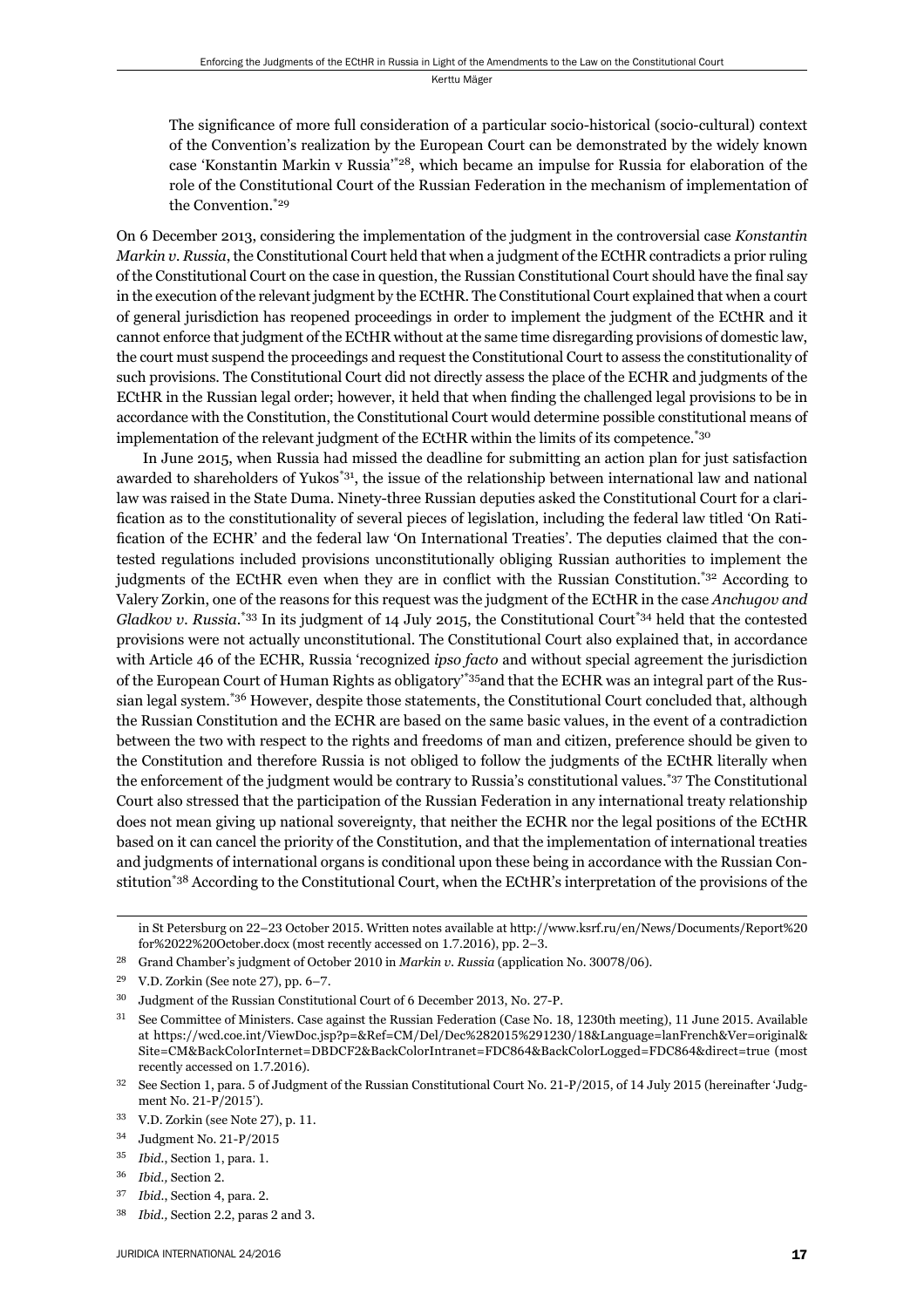ECHR is not in accordance with the principles and norms of the Russian Constitution, Russia may in exceptional cases 'withdraw from the implementation of the obligations imposed on it, when such derogation is the only possible way to avoid violations of the fundamental principles and norms of the Constitution of the Russian Federation'\*39. According to Zorkin in his capacity as president of the Constitutional Court, the latter ruling, 'as the previous judgment of 6 December, 2013 […] is not sensational, because it only reproduces and develops the legal position on the supremacy of the Constitution of the Russian Federation when executing the ECtHR decisions'.<sup>\*40</sup> However, an expert on Russian constitutional law, Maria Smirnova, argues that the ruling of the Constitutional Court 'clearly signifies a change in the political attitude towards the implementation of decisions of the European Court'\*41.

Placing the Russian Constitution at the apex of the hierarchy of norms within the Russian legal system was viewed by the Venice Commission as an internal rationale for the decision taken.\*42 At the same time, the external rationale is reflected in the position of the Constitutional Court according to which

[a]n international treaty is binding for its participants in the meaning which can be elucidated with the help of the adduced rule of interpretation [...] if the ECtHR, interpreting a provision of the ECHR […] gives to a notion used in the Convention a meaning other than the ordinary one or carries out interpretation contrary to the object and purpose of the Convention, the state, in respect of which the judgment has been passed on this case, has the right to refuse to execute it as it goes beyond the obligations, voluntarily taken by this state upon itself when ratifying the Convention.\*43

The Constitutional Court also stressed that, from the principles of interpretation set forth in the Vienna Convention on the Law on Treaties, when the interpretation of the ECtHR diverges from the imperative norms of customary international law (*jus cogens*), including the principle of sovereignty and the principle of noninterference with internal affairs of states, one can derive the conclusion that execution of the judgment is not obligatory.\*44 The Constitutional Court concluded that decisions of an authorised interstate body, including judgments of the European Court of Human Rights, cannot be executed 'if the interpretation of the provisions of an international treaty, that this decision is based on, violates relevant provisions of the Constitution of the Russian Federation'.\*45 Therefore, proceeding from the positions of the Constitutional Court, one can conclude that, although Russia has voluntarily become a member of the CoE and has subjected herself to the jurisdiction of the ECtHR, whenever a judgment of the ECtHR infringes the principle of sovereignty or is in conflict with the Constitution of the Russian Federation, Russia may refuse to implement that judgment.

It should be noted that the executive branch has a very important role in the process of refusing to implement the judgments of the ECtHR. Namely, when the government or the President of the Russian Federation consider a judgment of the ECtHR impossible to enforce for reason of a conflict with the Russian Constitution, at the request of these authorities the Constitutional Court should provide its interpretation. When the Constitutional Court concludes that the judgment of the ECtHR is incompatible with the Constitution, it shall not be implemented. The Constitutional Court also proposed that a special legal mechanism be created in order to ensure the supremacy of the Constitution in the implementation of ECtHR rulings.<sup>\*46</sup> It is remarkable that the main conclusions of the Constitutional Court directly mirrored the position taken by the President's representative to the Constitutional Court, Mikhail Krotov. Although the presence of a President's representative on the Constitutional Court is highly questionable in terms of the principle of separation of powers, this has been the reality of Russia since 1996.<sup>\*47</sup>

Valery Zorkin has emphasised that '[t]he main problem, which the Constitutional Court of Russia has faced within its work, is the need of simultaneous fulfilment of two not always well-combined tasks: harmonizing Russia's legal system with the all-European legal expanse, on the one hand, and protection of its

<sup>&</sup>lt;sup>39</sup> *Ibid.*, Section 2.2, para. 4.

<sup>&</sup>lt;sup>40</sup> V.D. Zorkin (see Note 27), p. 12.

<sup>&</sup>lt;sup>41</sup> M. Smirnova. Russian Constitutional Court affirms Russian Constitution's supremacy over ECtHR decisions, 15 July 2016. EJIL Talk!: Blog of the European Journal of International Law. Available at http://www.ejiltalk.org/russian-constitutional-court-affirms-russian-constitutions-supremacy-over-ecthr-decisions/ (most recently accessed on 1.7.2016).

<sup>&</sup>lt;sup>42</sup> Venice Commission (see Note 10), para. 18.

<sup>&</sup>lt;sup>43</sup> Translation of this section of the Judgment No. 21-P/2015 is taken from the report of Venice Commission (see Note 10), para. 22. For original text, see Section 3, para. 3 of Judgment No. 21-P/2015.

<sup>&</sup>lt;sup>44</sup> Section 3, para. 3 of Judgment No. 21-P/2015.

<sup>&</sup>lt;sup>45</sup> *Ibid.*, Section 3, para. 9.

Section 1, paras 4 and 5 of the resolution part of Judgment No. 21-P/2015.

<sup>&</sup>lt;sup>47</sup> For further information, see M. Smirnova (see Note 41).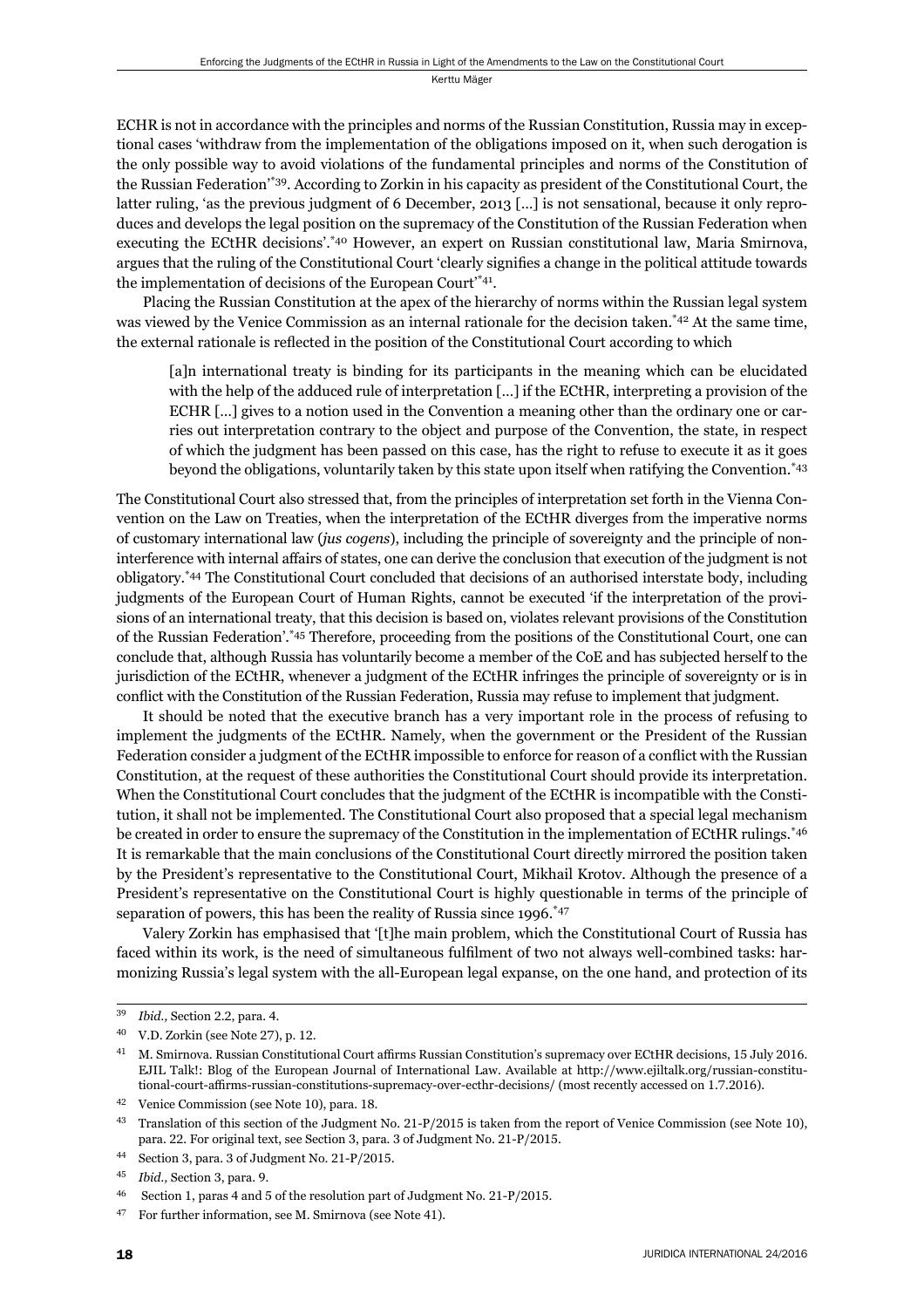own constitutional identity, on the other'.\*48 Recent case law demonstrates that the Constitutional Court has found the necessary equilibrium in building its constitutional identity on the principle of sovereignty, overriding that part of its constitution declaring the supremacy of international law and thereby violating the international obligations that Russia has undertaken.

#### 3.2. Amendments to the Law on the Constitutional Court

The decision of the Constitutional Court issued on 14 June 2015, analysed above, is also significant because mirroring this judgment almost point for point, in December 2015, the State Duma and the Federation Council approved the Amended Law on the Constitutional Court. Accordingly, the new legislation gives insight into how the Constitutional Court is likely to interpret the key terms of the law in the future.\*49 Pursuant to the Amended Law on the Constitutional Court, the Constitutional Court may consider the possibility of enforcement of the decision of an interstate body for the protection of human rights and freedoms at the request of the federal executive authority that is competent to operate in the field of protecting Russia's sovereign interests\*50. The regulation allows the Constitutional Court to decide whether the decision of an international court, such as the European Court of Human Rights, should or should not be enforced in Russia. Neither the ECtHR nor any other specific court is explicitly mentioned in the law; instead, the term 'an interstate body for the protection of the rights and freedoms of a person' (*межгосударственный орган по защите прав и свобод человека*) is used. The Constitutional Court can consider the relevant case in order to resolve uncertainties as to the possibility of enforcing judgments of interstate bodies for the protection of human rights and freedoms when the interpretation of relevant treaties issued by these bodies is presumably in conflict with the Constitution of the Russian Federation\*51. The Constitutional Court shall consider the case from the point of view of the constitutional order of the Russian Federation and the legal regulation of the rights and freedoms of man and citizen established by the Constitution of the Russian Federation.\*52 If the Constitutional Court recognises the interstate body's ruling to be unenforceable, any action aimed at the satisfaction under the relevant decision cannot be performed\*53; hence, the decision will not be enforced in practice.

A report published by the Venice Commission is highly critical of the amended Law on the Constitutional Court, especially regarding its strict 'black or white approach'. They argue:

If the Constitutional Court cannot 'remove the uncertainty' about the contradiction between the Constitution and the international decision […] no measures (acts) aimed at the enforcement of it may be taken (adopted) within the territory of the Russian Federation. The amendments thus adopt an 'all or nothing' solution: they move from the premise that possible conflicts have to be settled either through refusing the implementation of ECtHR judgments – which is inadmissible – or through declaring that there is no conflict between these judgments and the Russian Constitution, a 'black or white' alternative.\*54

On one hand, states are by no means obliged to use measures of execution that are unconstitutional in the respective country.\*55 According to the position of the Venice Commission, contradictions between national systems and rulings of the ECtHR are possible, but state bodies must find appropriate solutions for reconciling the provisions of the ECHR with the national constitution. This can be done effectively via means of dialogue, which has been successfully used between Germany and the ECtHR; through interpretation; or by means of reforms to national legislation.\*56 However, the Amended Law on the Constitutional Court does not provide for the option that if a certain measure is not in accordance with the Russian Constitution, another measure should be chosen in order to reconcile the domestic law and the judgment of the ECtHR and enable implementation the relevant judgment. The law is 'very strict in firmly stipulating that the execution as a whole is blocked'.\*57

<sup>&</sup>lt;sup>48</sup> V.D. Zorkin (see Note 27), p. 1.

<sup>&</sup>lt;sup>49</sup> Venice Commission (see Note 10), paras 13, 25.

 $50$  See Article  $3<sup>2</sup>$  of the Amended Law on the Constitutional Court.

 $51$  See Article 36 (2) of the Amended Law on the Constitutional Court.

 $52$  See Article 104<sup>3</sup> of the Amended Law on the Constitutional Court.

<sup>53</sup> See Article 104<sup>4</sup> of the Amended Law on the Constitutional Court.

<sup>&</sup>lt;sup>54</sup> Venice Commission (see Note 10), para. 73.

<sup>55</sup> *Ibid.*, para. 83.

<sup>56</sup> *Ibid.*, paras 97, 100.

<sup>57</sup> *Ibid.*, para. 83.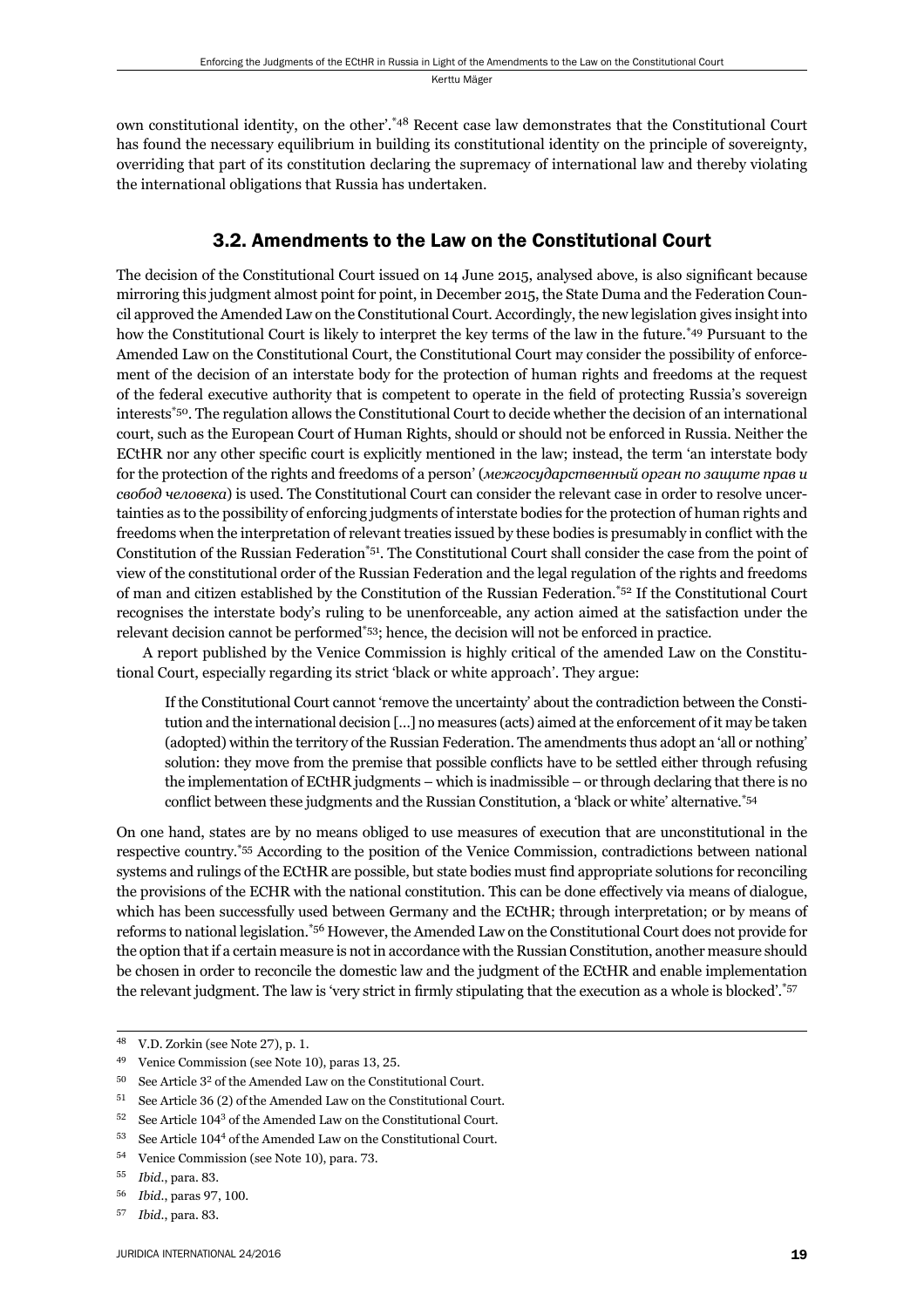Another highly problematic aspect is that the amendments have weakened the position of Russian citizens in defending their rights. The possibility of declaring a judgment of the ECtHR unenforceable means also that the state can refuse payment of the just satisfaction rewarded to an applicant. Moreover, according to the amended Article 47 of the Law on the Constitutional Court, the Constitutional Court can reach its decision without holding a hearing. This means that the applicant is not able to present his or her arguments, even though being clearly affected by the decision to enforce or not to enforce the judgment of the ECtHR. This approach violates the principle of a fair trial.\*58 As was observed by the Venice Commission, '[o]nly the position of the federal authority which submitted the complaint appears to be relevant, while the position of the people concerned may be formally disregarded'.\*59

An important criticism of the Amended Law on the Constitutional Court has been that, because the Russian Constitution clearly acknowledges the binding nature of international law and treaty obligations in its Article 15 (4), implementing the amended Law on the Constitutional Court is itself in conflict with Russia's constitution while also violating Russia's international treaty obligations. European Union constitutional law professor Dmitry Kochenov, at the University of Groningen, argues that, under Russia's constitution, treaties signed by Russia, the ECHR among them, are the 'supreme force in the land'. It is controversial that when, on one hand, the objective of the law is defending Russia's constitution, applying it would itself constitute a violation the Constitution.\*60 Bill Bowring, a professor of international human rights law at the University of London's Birkbeck College, agrees that the law contradicts the Russian Constitution, along with the country's 1998 law ratifying the European Convention on Human Rights.<sup>\*61</sup>

Andrei Klishas, the head of the Committee on Constitutional Legislation of the Federation Council, claims that the aim behind the law is to stimulate the government to implement the judgments of international courts, since under the new legislation they cannot independently decide whether or not to implement the decision and instead have to turn to the Constitutional Court.\*62 This statement obviously has no basis in either domestic Russian or international law, because the government itself does not have any grounds to refuse implementation; on the contrary, the government is obliged to secure implementation of the ECtHR judgments. Under Article 26 of the Vienna Convention on the Law on Treaties, states are bound to respect ratified international agreements.<sup> $*63$ </sup> The Venice Commission takes the following position:

A possible declaration of unenforceability of a judgment of the European Court of Human Rights violates Article 46 of the European Convention on Human Rights, which is an unequivocal legal obligation and includes the obligation for the State to abide by the interpretation and the application of the Convention made by the Court in cases brought against it.\*64

An argument according to which judgments of the ECtHR should not be executed when the interpretation provided by the ECtHR is not in accordance with Russian constitutional principles is clearly not valid from the perspective of international law. Under Article 27 of the Vienna Convention on the Law on Treaties, the provisions of a state's internal law cannot be invoked to justify failure to perform the state's duties, and this is applicable in the context of the ECHR\*65.

Head of the Russian Constitutional Court Zorkin has argued that the Constitutional Court exercises the opportunity provided by the Amended Law on the Constitutional Court only when the Russian Constitution protects the rights of the citizens to a greater extent than the ECtHR does.\*66 According to the report of the Venice Commission, it is very unlikely that the ECtHR would find a violation to exist if the domestic legal order indeed provided for a higher level of protection.\*67 The ECHR sets forth minimum standards, and countries are free to provide for a higher level of protection if they so wish. According to Article 53 of the

<sup>58</sup> *Ibid.*, paras 85, 101.

<sup>59</sup> *Ibid.*, para. 85.

 $60$  As cited by C. Schreck (see Note 16).

ɷɲ *Ibid*.

 $62$  Совет Федерации утвердил приоритет КС над решениями международных судов. 9.12.2015. Pravo.ru. Available at http://pravo.ru/news/view/124757/ (most recently accessed on 1.7.2016).

<sup>&</sup>lt;sup>63</sup> Venice Commission (see Note 10), para. 97.

<sup>64</sup> *Ibid.*, para. 99.

<sup>65</sup> *Ibid.*, para. 97.

<sup>&</sup>lt;sup>66</sup> Президент объяснил необходимость приоритета Конституционного суда над ЕСПЧ. Pravo.ru. 14.12.2015. Available at http://pravo.ru/news/view/124886/ (most recently accessed on 30.3.2016).

<sup>&</sup>lt;sup>67</sup> Venice Commission (see Note 10), para. 76.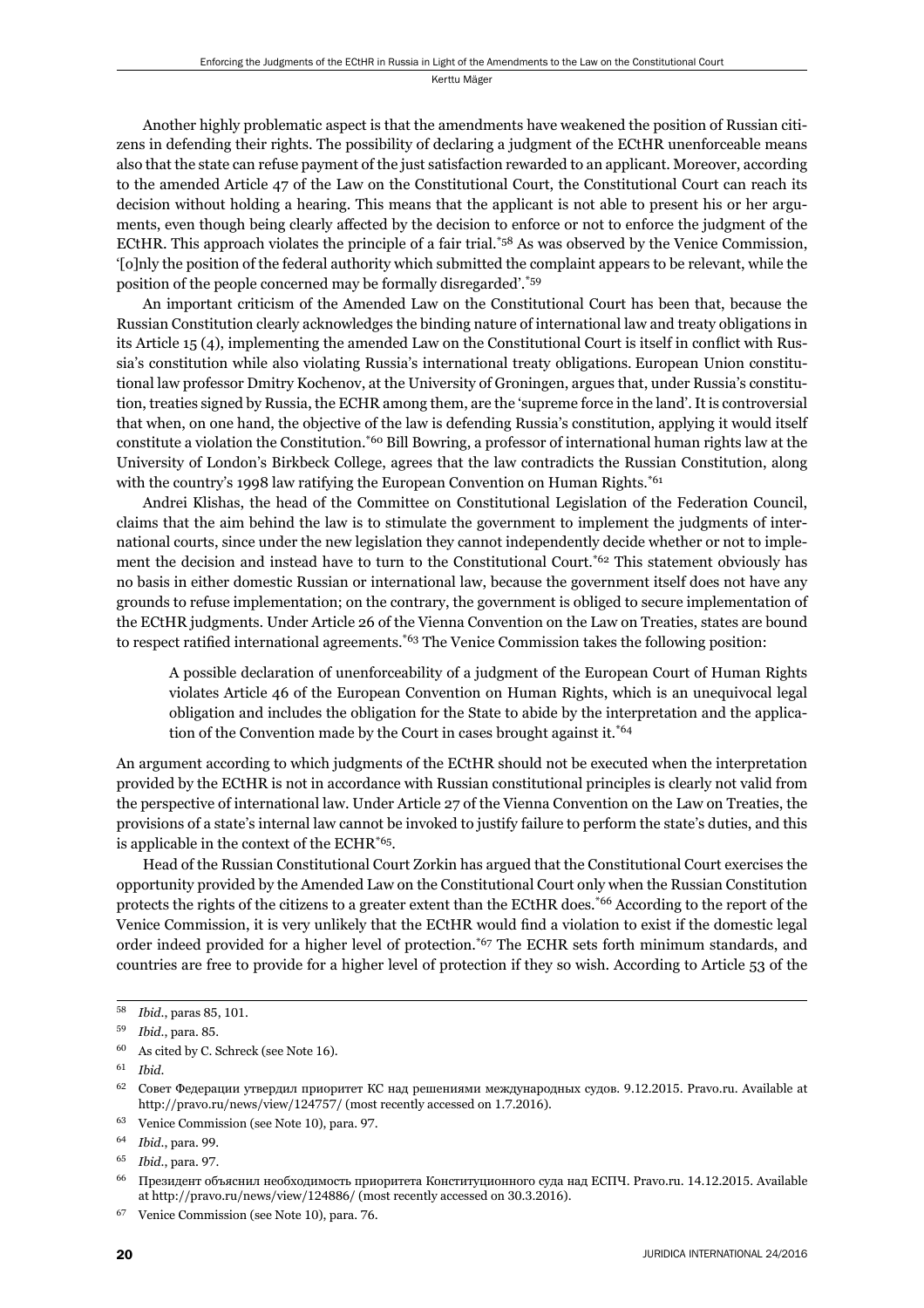ECHR, '[n]othing in this Convention shall be construed as limiting or derogating from any of the human rights and fundamental freedoms which may be ensured under the laws of any High Contracting Party or under any other agreement to which it is a party'. Therefore, when Russian standards are higher than the standards of the ECHR, minimum standards must be followed and there should not be any grounds for the EC<sub>t</sub>HR to find a violation of the Convention.

#### 3.3. The ideas behind the Amended Law on the Constitutional Court

The sovereignty of Russia can be seen as the guiding principle behind the new legislation and preceding judgments of the Constitutional Court. Alexander Manov, an assistant professor at Kutafin Moscow State Law University, has argued that '[i]ndeed, human rights are sovereign, but the state is sovereign too'.\*68 He views the Amended Law on the Constitutional Court as a precaution in case there are attempts to exert external pressure on Russia\*69. Also Valery Zorkin has stressed that 'interaction of the European and national legal orders is impossible in conditions of subordination'\*70 and that the steps taken by the Constitutional Court are

based on the aspiration to safeguard ourselves from situations, fraught with serious complication of the relations of Russia with the ECtHR and with the Council of Europe as a whole. The question regards the situations when the ECtHR decisions, intruding into the sphere of the national sovereignty of Russia, are fraught with more substantial violations of rights of Russian citizens than those, which the Strasbourg Court is objecting to.\*71

The political relevance of the Amended Law on the Constitutional Court is 'underlined by the fact that the submission of the complaint of the federal authority before the Constitutional Court is seen as an aspect of the competence of that authority "for protecting the interests of the Russian Federation".<sup>\*72</sup>

The Amended Law on the Constitutional Court meshes well with the Russian concept of 'sovereign democracy', a creation of Vladislav Surkov\*73. In a nutshell, such a Russian approach to democracy means that

democratic values are neither contested nor rejected [,] but subordinated to national interests. This logic is based on the refusal to undergo foreign supervision and meddling. Yet the decisions of the CoE are seen as such in Russia, and are thus a source of irritation and misunderstanding.\*74

#### 3.5. Implementation of the amended Law on the Constitutional Court

On 2 February 2016, the Ministry of Justice lodged an appeal with the Constitutional Court in connection with the ruling of the ECtHR in the case *Anchugov and Gladkov v. Russia*, of 3 July 2013<sup>\*75</sup>. This case is the first one in which the Constitutional Court will decide whether the execution of the decision of the ECtHR is in accordance with the Russian Constitution or not and, therefore, whether it shall be executed or not. The case pertains to the question of prisoners' voting rights. Applicants Sergey Anchugov and Vladimir Gladkov turned to the ECtHR with the claim that their right to vote had been violated. Both applicants were convicted of murder and other criminal offences and barred from voting in elections to the State Duma and in presidential elections, under Article 32 (3) of the Russian Constitution. The ECtHR held that the blanket ban on allowing prisoners to vote violated Article 3 of Protocol 1 of the ECHR, which provides for the right to free elections.

The case brought along extensive discussion among the legal scholars and practitioners in the field of human rights protection and as a novel step, several *amicus curiae* briefs were submitted to the

<sup>72</sup> Venice Commission (see Note 10), para. 86.

<sup>&</sup>lt;sup>68</sup> As cited by Yekaterina Sinelschikova. International courts' rulings no longer enforceable in Russia. Russia Direct, 10.12.2015. Available at http://www.russia-direct.org/russian-media/international-courts-rulings-no-longer-enforceable-russia (most recently accessed on 30.3.2016).

ɷɺ *Ibid*.

ɸɱ *Ibid*.

 $71$  V.D. Zorkin (see Note 27), p. 14.

<sup>&</sup>lt;sup>73</sup> See, e.g., В. Сурков. Национализация будущего: параграфы про суверенную демократию. – Эксперт. 2006 (12) / 6.

 $^{74}$  J.-P. Massias (see Note 9), p. 14.

<sup>&</sup>lt;sup>75</sup> Anchugov and Gladkov v. Russia [2013] ECtHR, applications 11157/04 and 15162/05 (4 July 2013).